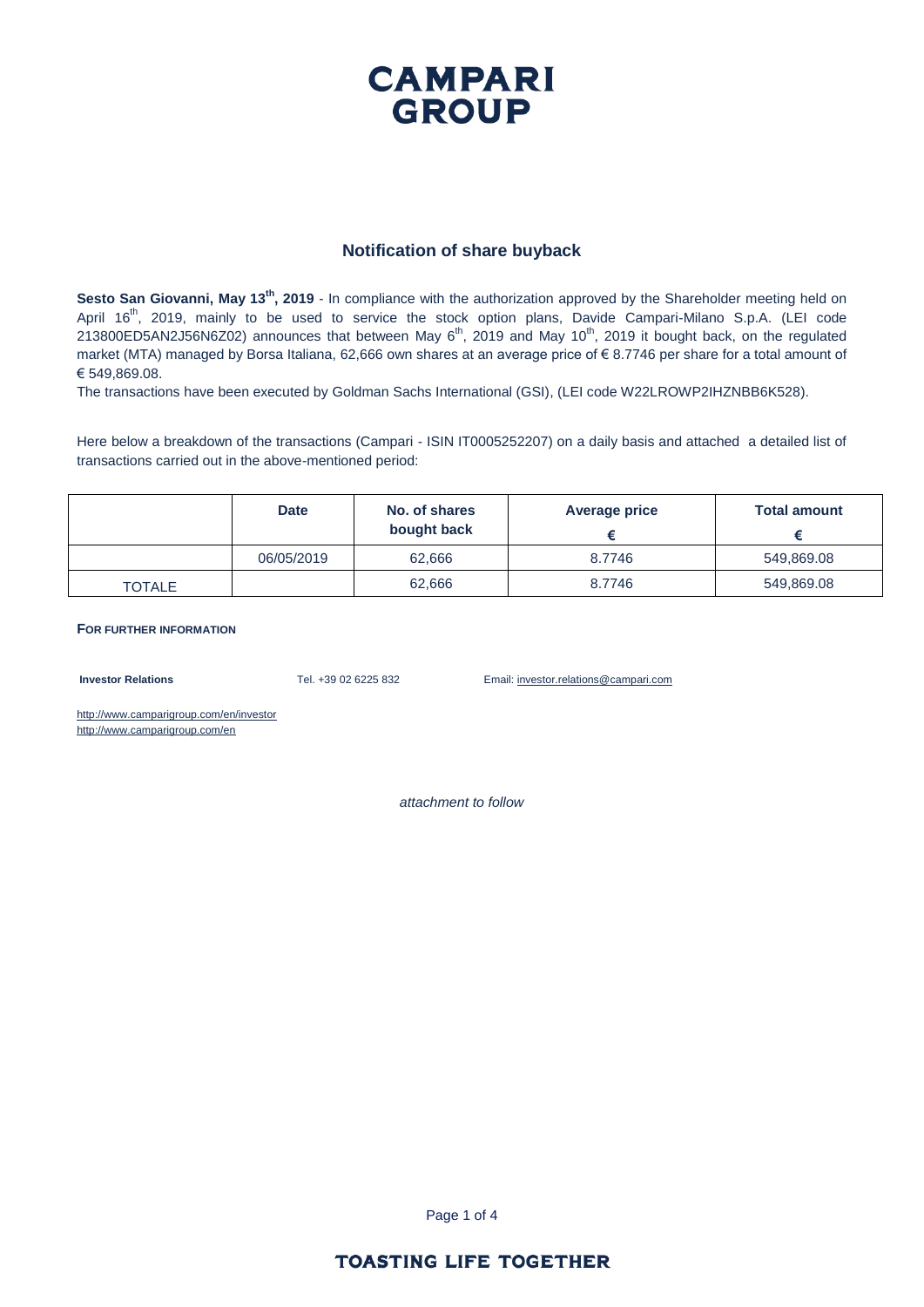# **CAMPARI**<br>GROUP

| <b>Date</b> | <b>HOur</b> | A/V | <b>Price</b> | <b>No.of Shares</b> |
|-------------|-------------|-----|--------------|---------------------|
| 06-mag-19   | 9:54:29 AM  | A   | 8,735        | 837                 |
| 06-mag-19   | 9:55:45 AM  | A   | 8,735        | 111                 |
| 06-mag-19   | 9:56:54 AM  | A   | 8,74         | 500                 |
| 06-mag-19   | 9:57:07 AM  | A   | 8,74         | 638                 |
| 06-mag-19   | 9:58:32 AM  | A   | 8,74         | 75                  |
| 06-mag-19   | 9:59:09 AM  | A   | 8,74         | 188                 |
| 06-mag-19   | 10:01:23 AM | Α   | 8,735        | 695                 |
| 06-mag-19   | 10:01:24 AM | A   | 8,735        | 265                 |
| 06-mag-19   | 10:01:24 AM | A   | 8,735        | 1031                |
| 06-mag-19   | 10:01:26 AM | A   | 8,735        | 387                 |
| 06-mag-19   | 10:01:52 AM | A   | 8,725        | 887                 |
| 06-mag-19   | 10:01:54 AM | A   | 8,725        | 51                  |
| 06-mag-19   | 10:07:16 AM | A   | 8,725        | 1159                |
| 06-mag-19   | 10:07:16 AM | A   | 8,725        | 1145                |
| 06-mag-19   | 10:09:18 AM | A   | 8,725        | 762                 |
| 06-mag-19   | 10:16:33 AM | A   | 8,73         | 893                 |
| 06-mag-19   | 10:16:53 AM | A   | 8,73         | 346                 |
| 06-mag-19   | 10:18:03 AM | A   | 8,725        | 736                 |
| 06-mag-19   | 10:18:04 AM | Α   | 8,725        | 886                 |
| 06-mag-19   | 10:39:38 AM | A   | 8,76         | 778                 |
| 06-mag-19   | 10:39:39 AM | A   | 8,76         | 752                 |
| 06-mag-19   | 10:39:39 AM | A   | 8,76         | 331                 |
| 06-mag-19   | 10:39:39 AM | A   | 8,76         | 679                 |
| 06-mag-19   | 10:39:39 AM | Α   | 8,76         | 415                 |
| 06-mag-19   | 10:40:14 AM | A   | 8,76         | 924                 |
| 06-mag-19   | 10:43:39 AM | A   | 8,765        | 700                 |
| 06-mag-19   | 10:50:31 AM | A   | 8,77         | 613                 |
| 06-mag-19   | 10:50:32 AM | Α   | 8,77         | 381                 |
| 06-mag-19   | 10:50:34 AM | A   | 8,77         | 78                  |
| 06-mag-19   | 10:52:24 AM | Α   | 8,77         | 730                 |
| 06-mag-19   | 10:55:10 AM | Α   | 8,765        | 802                 |
| 06-mag-19   | 10:55:10 AM | A   | 8,765        | 393                 |
| 06-mag-19   | 10:55:11 AM | A   | 8,765        | 322                 |
| 06-mag-19   | 11:02:25 AM | A   | 8,76         | 336                 |
| 06-mag-19   | 11:07:07 AM | A   | 8,755        | 728                 |
| 06-mag-19   | 11:07:09 AM | Α   | 8,755        | 716                 |
| 06-mag-19   | 11:10:29 AM | A   | 8,745        | 729                 |
| 06-mag-19   | 11:12:24 AM | Α   | 8,745        | 75                  |
| 06-mag-19   | 11:15:37 AM | A   | 8,76         | 74                  |
| 06-mag-19   | 11:15:37 AM | A   | 8,76         | 660                 |
| 06-mag-19   | 11:23:35 AM | A   | 8,76         | 369                 |
| 06-mag-19   | 11:23:36 AM | A   | 8,76         | 777                 |

Page 2 of 4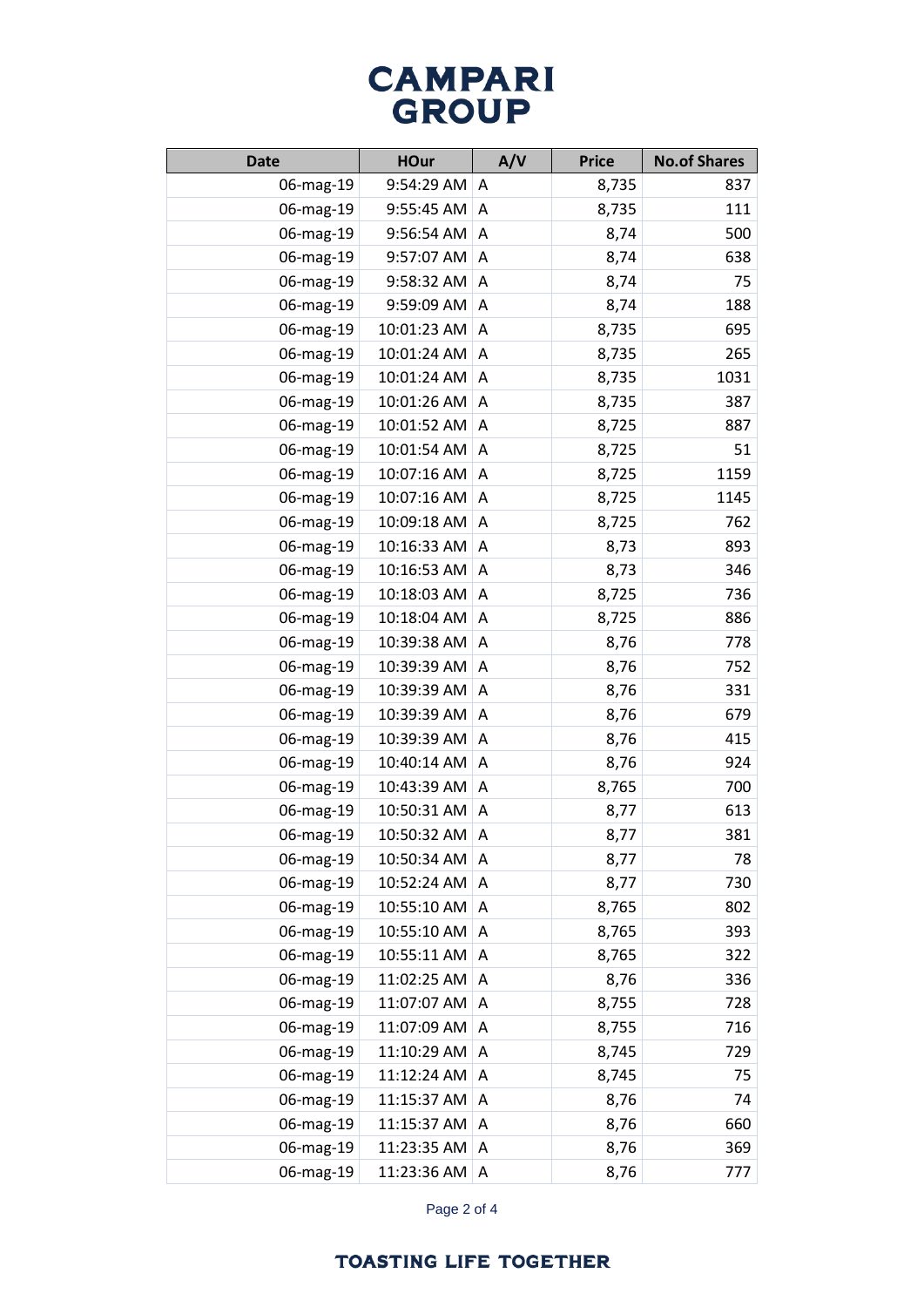# **CAMPARI**<br>GROUP

| 06-mag-19 | 11:24:22 AM  | A | 8,755 | 626  |
|-----------|--------------|---|-------|------|
| 06-mag-19 | 11:24:23 AM  | A | 8,755 | 750  |
| 06-mag-19 | 11:31:14 AM  | A | 8,755 | 430  |
| 06-mag-19 | 11:31:15 AM  | A | 8,755 | 719  |
| 06-mag-19 | 11:31:16 AM  | A | 8,755 | 787  |
| 06-mag-19 | 11:36:03 AM  | A | 8,75  | 254  |
| 06-mag-19 | 11:41:43 AM  | A | 8,76  | 796  |
| 06-mag-19 | 11:58:13 AM  | A | 8,785 | 971  |
| 06-mag-19 | 12:08:08 PM  | A | 8,785 | 355  |
| 06-mag-19 | 12:08:10 PM  | A | 8,785 | 540  |
| 06-mag-19 | 12:08:11 PM  | A | 8,785 | 174  |
| 06-mag-19 | 12:08:50 PM  | A | 8,79  | 337  |
| 06-mag-19 | 12:08:51 PM  | A | 8,79  | 1040 |
| 06-mag-19 | 12:23:33 PM  | A | 8,795 | 824  |
| 06-mag-19 | 12:23:41 PM  | A | 8,79  | 365  |
| 06-mag-19 | 12:33:38 PM  | A | 8,79  | 925  |
| 06-mag-19 | 12:43:24 PM  | A | 8,805 | 758  |
| 06-mag-19 | 12:50:24 PM  | A | 8,795 | 383  |
| 06-mag-19 | 12:51:23 PM  | A | 8,79  | 688  |
| 06-mag-19 | 12:57:04 PM  | A | 8,78  | 1436 |
| 06-mag-19 | 1:02:50 PM   | Α | 8,785 | 793  |
| 06-mag-19 | 1:07:09 PM   | A | 8,785 | 338  |
| 06-mag-19 | 1:11:58 PM   | A | 8,785 | 752  |
| 06-mag-19 | 1:13:52 PM   | Α | 8,78  | 1481 |
| 06-mag-19 | 1:13:52 PM   | A | 8,78  | 3192 |
| 06-mag-19 | 1:13:52 PM   | A | 8,78  | 250  |
| 06-mag-19 | 1:13:52 PM   | A | 8,78  | 369  |
| 06-mag-19 | 1:13:53 PM   | A | 8,78  | 1250 |
| 06-mag-19 | $1:13:53$ PM | A | 8,78  | 1300 |
| 06-mag-19 | 1:21:27 PM   | Α | 8,78  | 434  |
| 06-mag-19 | 1:22:40 PM   | A | 8,78  | 382  |
| 06-mag-19 | 1:22:42 PM   | A | 8,78  | 682  |
| 06-mag-19 | 1:32:46 PM   | A | 8,775 | 534  |
| 06-mag-19 | 1:32:48 PM   | A | 8,775 | 364  |
| 06-mag-19 | 1:32:49 PM   | A | 8,775 | 723  |
| 06-mag-19 | 1:40:49 PM   | Α | 8,79  | 230  |
| 06-mag-19 | 1:40:49 PM   | A | 8,79  | 353  |
| 06-mag-19 | 1:40:51 PM   | A | 8,79  | 787  |
| 06-mag-19 | 1:50:41 PM   | A | 8,785 | 706  |
| 06-mag-19 | 1:55:57 PM   | A | 8,785 | 704  |
| 06-mag-19 | 2:02:25 PM   | A | 8,79  | 356  |
| 06-mag-19 | 2:12:54 PM   | A | 8,805 | 399  |
| 06-mag-19 | 2:12:54 PM   | Α | 8,805 | 679  |
| 06-mag-19 | 2:12:55 PM   | A | 8,805 | 978  |
|           |              |   |       |      |

Page 3 of 4